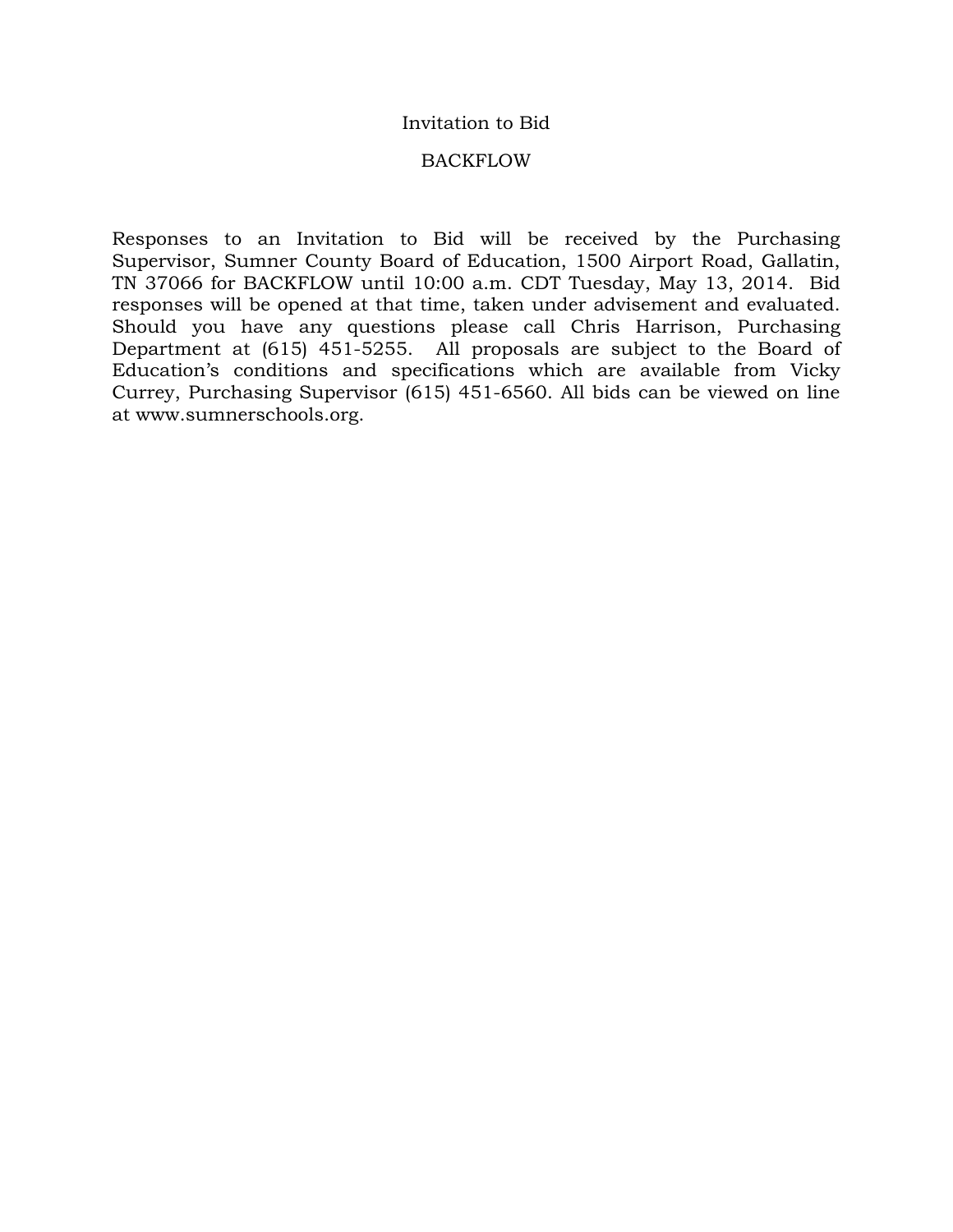# **BACKFLOW**

The Sumner County Board of Education, herein known as "School System", is soliciting bids for the purchase of backflow preventers. The bid is for materials only. Installation is to be completed by School System Maintenance Personnel.

Vendors must include cost of delivery to the following:

Sumner County Board of Education 1500 Airport Road Gallatin, TN 37066

Delivery Schedule: Monday – Thursday 6:30 a.m. – 2:00 p.m.

Specific Information:

The School System reserves the right to only purchase those items that funds are available. The School System does not guarantee the purchase of any and/or all items.

The brand/model listed below is for reference purposes. The School System shall accept equal to or better than the referenced item. Vendors must price each item with and without gate valves.

| Item# | Size           | Model       |
|-------|----------------|-------------|
| 1     | 4"             | Febco 880V  |
| 2     | ጸ"             | Febco 880V  |
| 3     | 3″             | Watts 909   |
| 4     | 2"             | Watts 909   |
| 5     | 3″             | Febco FL860 |
| 6     | $1\frac{1}{2}$ | Watts 909   |
| 7     | 4"             | Febco FL860 |
| 8     | $2\frac{1}{2}$ | Watts 909   |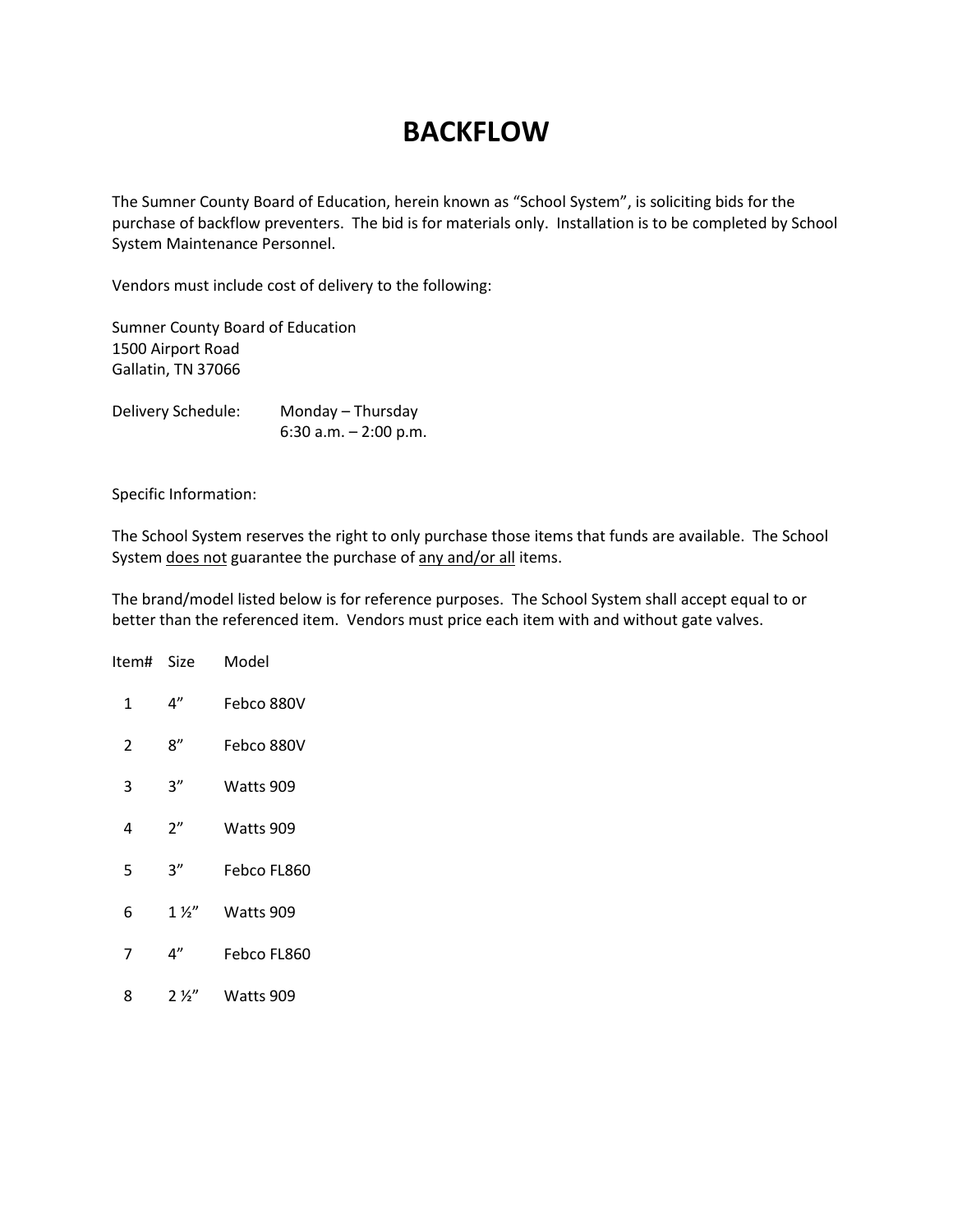# **Sumner County Board of Education**

Purchasing Department 1500 Airport Road Gallatin, TN 37066

| <b>COMPANY NAME</b>                         |                                  |                  |
|---------------------------------------------|----------------------------------|------------------|
| <b>ADDRESS</b>                              |                                  |                  |
|                                             |                                  |                  |
| <b>TELEPHONE</b>                            |                                  |                  |
| EMAIL                                       |                                  |                  |
| <b>AUTHORIZED COMPANY</b>                   |                                  |                  |
| REPRESENTATIVE                              |                                  | <b>SIGNATURE</b> |
| <b>AUTHORIZED COMPANY</b><br>REPRESENTATIVE |                                  | <b>PRINTED</b>   |
| <b>DATE</b>                                 |                                  |                  |
|                                             |                                  |                  |
| <b>BID TITLE</b>                            | <b>BACKFLOW</b>                  |                  |
| <b>DEADLINE</b>                             | TUESDAY, MAY 7, 2014 @ 9:30 A.M. |                  |
| <b>BID AMOUNT</b>                           | SEE NEXT PAGE                    |                  |
| <b>BID GOOD THRU</b>                        |                                  |                  |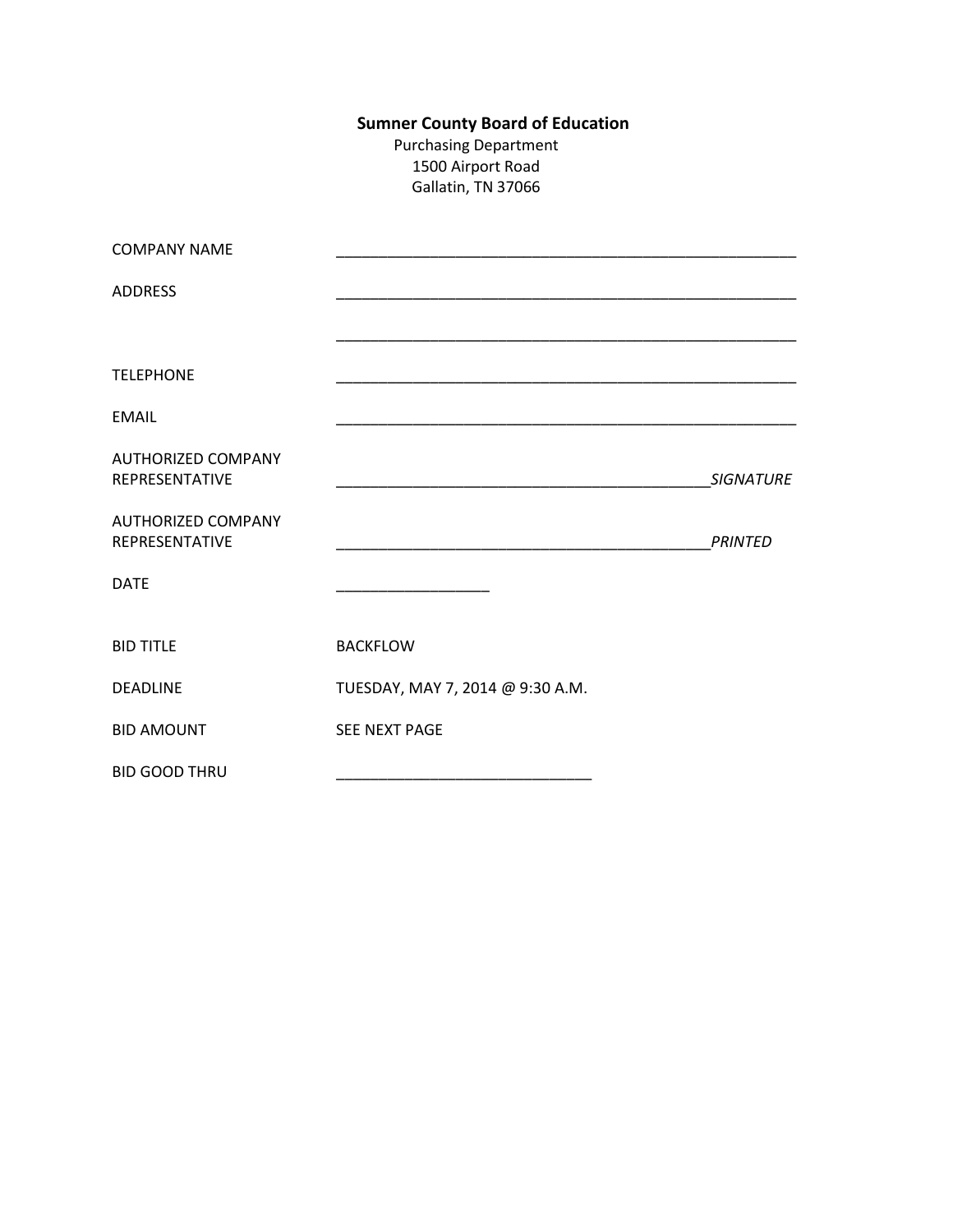|                | Item# Brand/Model                                                | Price Each                                                                                                                                                                                                                                                                                                                                                                                                                                                                                                                                                                                                                                                                                                                                     | Price Each<br>(w/ gate valve) (w/out gate valve) |
|----------------|------------------------------------------------------------------|------------------------------------------------------------------------------------------------------------------------------------------------------------------------------------------------------------------------------------------------------------------------------------------------------------------------------------------------------------------------------------------------------------------------------------------------------------------------------------------------------------------------------------------------------------------------------------------------------------------------------------------------------------------------------------------------------------------------------------------------|--------------------------------------------------|
| $\mathbf 1$    |                                                                  | $\frac{1}{2}$                                                                                                                                                                                                                                                                                                                                                                                                                                                                                                                                                                                                                                                                                                                                  | $\frac{1}{2}$                                    |
| $\overline{2}$ |                                                                  | $\frac{1}{2}$                                                                                                                                                                                                                                                                                                                                                                                                                                                                                                                                                                                                                                                                                                                                  | $\sharp$                                         |
| 3              |                                                                  | $\frac{1}{2}$                                                                                                                                                                                                                                                                                                                                                                                                                                                                                                                                                                                                                                                                                                                                  | $\frac{1}{2}$                                    |
| $\overline{4}$ | <u> 1980 - Jan James James Barnett, fransk politik (d. 1980)</u> | $\begin{array}{c} \n \uparrow \quad \quad \quad \downarrow \quad \quad \quad \quad \downarrow \quad \quad \quad \downarrow \quad \quad \quad \downarrow \quad \quad \quad \downarrow \quad \quad \downarrow \quad \quad \downarrow \quad \quad \downarrow \quad \quad \downarrow \quad \quad \downarrow \quad \quad \downarrow \quad \quad \downarrow \quad \quad \downarrow \quad \quad \downarrow \quad \quad \downarrow \quad \quad \downarrow \quad \downarrow \quad \downarrow \quad \downarrow \quad \downarrow \quad \downarrow \quad \downarrow \quad \downarrow \quad \downarrow \quad \downarrow \quad \downarrow \quad \downarrow \quad \downarrow \quad \downarrow \quad \downarrow \quad \downarrow \quad \downarrow \quad \down$ | $\frac{1}{2}$                                    |
| 5              |                                                                  | $\frac{1}{2}$                                                                                                                                                                                                                                                                                                                                                                                                                                                                                                                                                                                                                                                                                                                                  | $\sharp$                                         |
| 6              |                                                                  | $\frac{1}{2}$                                                                                                                                                                                                                                                                                                                                                                                                                                                                                                                                                                                                                                                                                                                                  | $\frac{1}{2}$                                    |
| 7              |                                                                  | $\frac{1}{2}$                                                                                                                                                                                                                                                                                                                                                                                                                                                                                                                                                                                                                                                                                                                                  | $\zeta$                                          |
| 8              | <u> 1989 - Johann Barbara, martxa alemaniar a</u>                | $\begin{picture}(20,20) \put(0,0){\line(1,0){10}} \put(15,0){\line(1,0){10}} \put(15,0){\line(1,0){10}} \put(15,0){\line(1,0){10}} \put(15,0){\line(1,0){10}} \put(15,0){\line(1,0){10}} \put(15,0){\line(1,0){10}} \put(15,0){\line(1,0){10}} \put(15,0){\line(1,0){10}} \put(15,0){\line(1,0){10}} \put(15,0){\line(1,0){10}} \put(15,0){\line(1$                                                                                                                                                                                                                                                                                                                                                                                            | $\zeta$                                          |

\*Vendors must list the Brand/Model of the backflow.